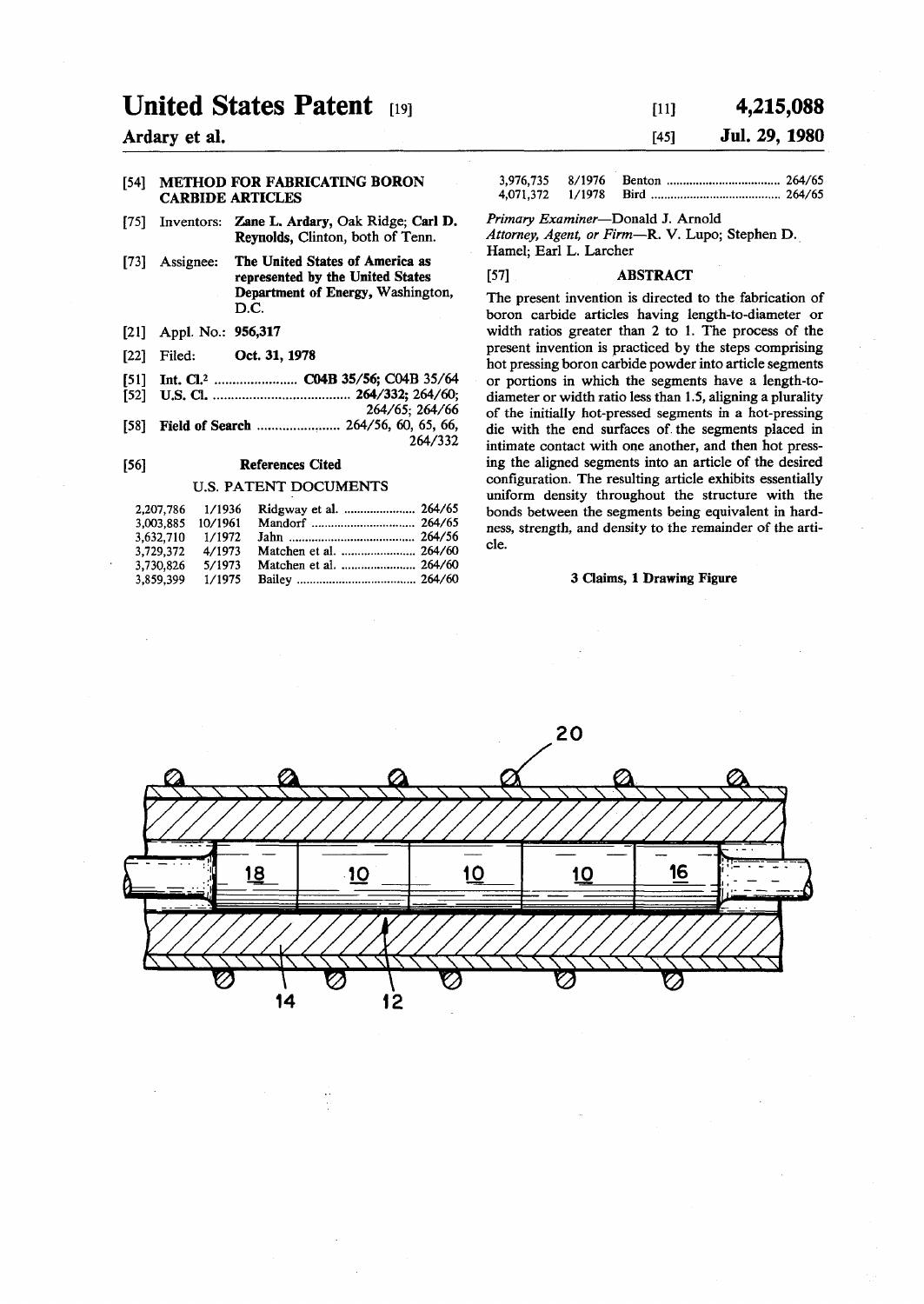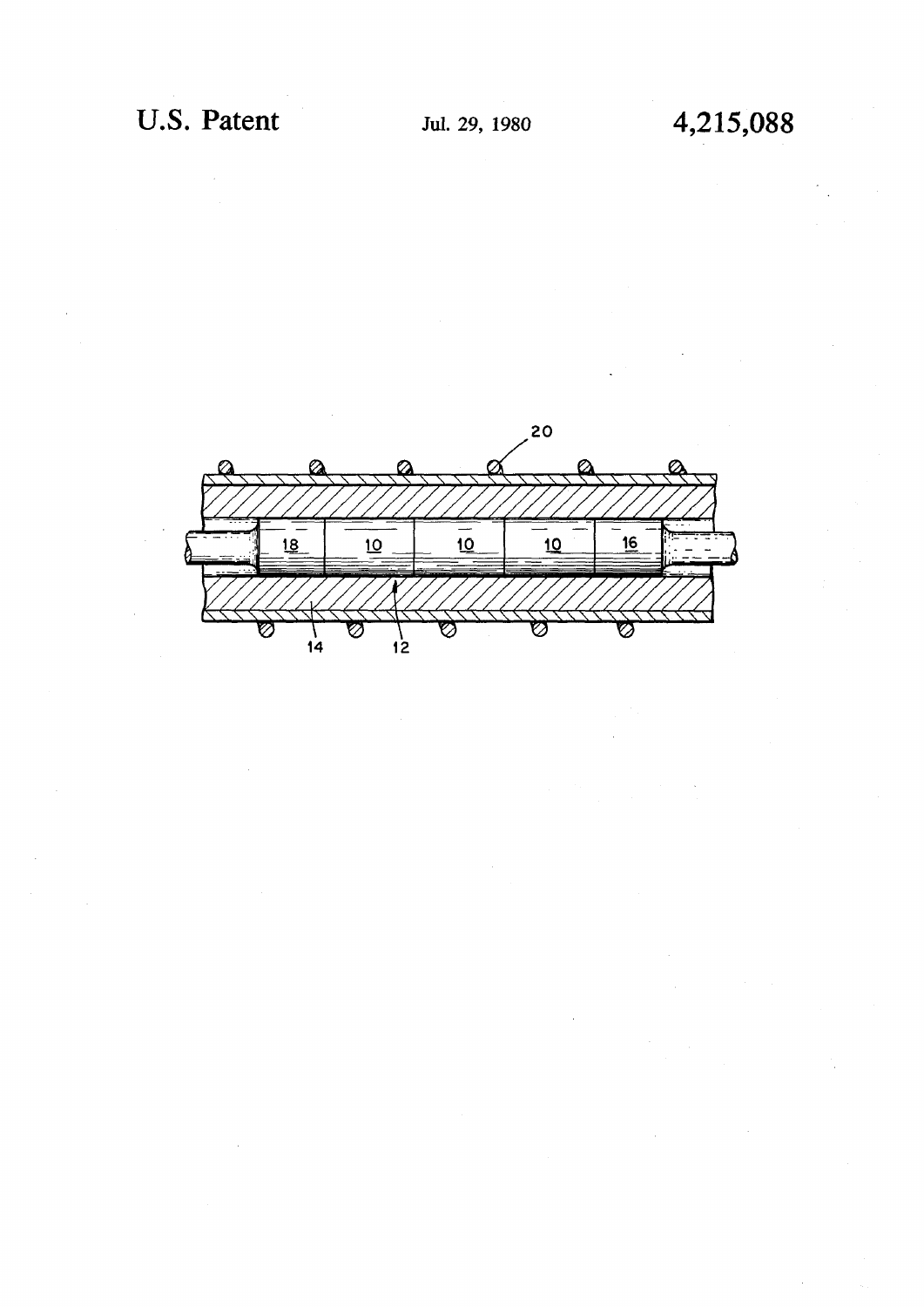### **METHOD FOR FABRICATING BORON CARBIDE ARTICLES**

**The present invention was made in the course of, or 5 under, a contract with the U.S. Department of Energy.** 

#### **Background of the Invention**

**The present invention relates generally to the metallurgical preparation of highly pure boron carbide arti- 10 cles, and more particularly to such articles having a length-to-diameter of width ratio greater than about 2 to 1 and characterized by the high purity and uniform physical properties.** 

**Boron carbide articles of high purity and uniform 15 density are particularly useful in nuclear, aerospace and other industrial applications where a highly refractory material is desired. However, the use of this material has been somewhat limited by fabrication problems, especially the fabrication of articles of relatively complex 20 configuration such as hollow cylinders, cones, turbine blades, and airfoils, etc. Conventional fabrication of highly refriactory materials, especially hard materials such as boron carbide, involves the hot pressing of particulate refractory material of relatively simple 25 shapes and then machining and/or grinding these relatively simple shapes into the desired product geometry. This machining and/or grinding is often a complex and arduous practice which requires expensive diamond tooling. 30** 

**Several efforts have been recently made to improve the fabrication of highly refractory ceramic articles. Such improvements were made primarily in the area of the hot-pressing equipment and the metallurgical processes utilized to fabricate the articles. For example, the 35 uniformity of temperature in the hot-pressing furnaces has received considerable attention as well as the particular compositions of the ceramic material being hot pressed.** 

**While the aforementioned techniques have improved 40 the pressability and fabrication of many ceramic materials, there was still a considerable problem encountered in the fabrication of ceramic articles, especially boron carbide, in configurations having a length-to-diameter or width ratio greater than about 2.0. This problem is 45 primarily due to the fact that boron carbide is a highly nonplastic material which renders it considerably difficult to hot press to a desired uniform density near theoretical density (2.52 gm/cc) in product lengths showing a length-to-diameter or width ratio greater than about 50 2.0 since the powders must be displaced a considerable distance within the hot-pressing apparatus.** 

**The fabrication of relatively long ceramic articles has been accomplished by using densification aids in the powder mixture which impart some fluidity to the pow- 55 URE of the drawing, the present invention is directed der system. For example, such a prior art technique used to fabricate titanium diboride articles is described in U.S. Pat. No. 3,003,885 which issued Oct. 10, 1961 to Victor Mandorf, Jr. In this pressing technique titanium diboride plugs were fabricated with the use of boron 60 nitride as a pressing lubricant. The plugs were cold pressed and then stacked in a graphite mold and heated to a desired temperature and pressure to provide an elongated article. The technique for the fabrication of the ceramic articles as in the aforementioned Mandorf 65 patent has met with some success for producing elongated ceramic articles. However, the Mandorf technique requires the use of an additive for a densification** 

**aid which imparts a chemical impurity in the ceramic product. The addition of such lubricants in concentrations as low as 1 percent often has a deleterious effect upon the physical, mechanical, and thermal properties of a pure ceramic system, which is required in many applications.** 

#### **Summary of the Present Invention**

**Accordingly, it is a primary aim or objective of the present invention to provide a method for fabricating boron carbide articles having length-to-diameter or width ratios greater than about 2.0 without compromising the purity, uniformity of density, and other physical properties (i.e., hardness, abrasion resistance, strength). The present mvention is practiced by hot pressing boron carbide powder of a stoichiometric composition into relatively small portions or segments of the final article with each of these segments having a pressed length-to-diaimeter ratio less than 1.5 to 1 and a density greater than about 85% of theoretical density. After fabricating a desired number of these segments to provide a length sufficient for the final article, the segments are machined to provide parallel planar surfaces at opposite ends thereof. The segments are placed end-to-end within a suitable axial hot-pressing die and the surfaces between adjacent segments being in intimate contact. The aligned segments are then hot pressed into an essentially theoretical dense and integral structure characterized by uniform density and high purity. The bond provided during the hot-pressing step between the abutting article segments is similar in strength, hardness and density to the remainder of the structure. By employing the method of the present invention, an elongated boron carbide article of near final dimensions may be readily fabricated without necessitating the extensive machining heretofore required or the inclusion of densification aids which detracts from the purity of the boron carbide.** 

**Other and further objects of the invention will be obvious upon an understanding of the illustrative method about to be described or will be indicated in the appended claims, and various advantages not referred to herein will occur to one skilled in the art upon employment of the invention in practice.** 

#### **Description of the Drawing**

**The FIGURE is a somewhat schematic representation of a plurality of boron carbide segments disposed in an end-to-end relationship in a hot-pressing die utilized for forming the elongated boron carbide article of the present invention.** 

#### **Detailed Description of the Invention**

**Described generally and with reference to the FIGto a method of fabricating boron carbide articles of various configurations which will necessitate minimal machining to the final product configuration and especially such boron carbide articles having a length-todiameter or width ratio greater than about 2 to 1. The method of the invention is practiced by placing a charge of boron carbide powder in a stoichiometric composition (78% boron and 22% carbon) and of a particle size in the range of about 3 to 5 microns in a graphite die assembly and hot pressing the charge of boron carbide powder to form an article having a length-to-diameter or width ratio less than 1.5 to 1 with this hot-pressing step being achieved with an axially applied load at a**